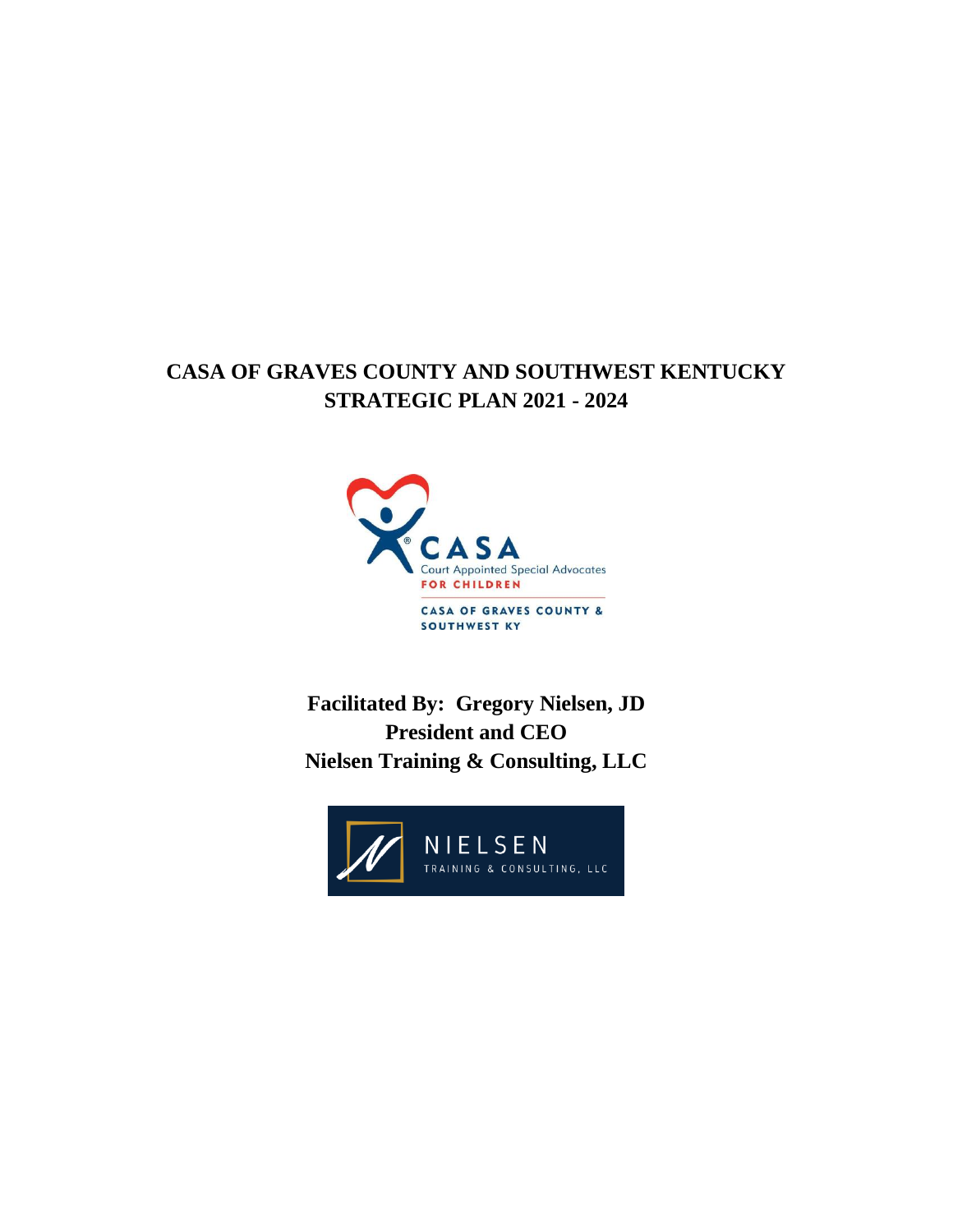# **CASA OF GRAVES COUNTY & SOUTHWEST KENTUCKY STRATEGIC PLAN**

#### *1. Our Mission.*

The mission of CASA of Graves County & Southwest KY, Inc. is to provide trained community volunteers for court appointment to advocate on behalf of dependent, abused, and neglected children in Graves County and Southwest Kentucky.

#### *2. Agency History.*

Mayfield-Graves County Child Advocacy Program, Inc. formed in 1989 and was established as a 501(c)(3) organization out of concern for a rising number of child abuse/neglect reports in Graves County. Initial funding for the agency came primarily from the KY Justice Cabinet's Crime Victims Trust Fund which allowed the agency to begin a Body Safety program for  $K - 2nd$  grade students. Eventually, the agency secured United Way and VOCA funds and a part-time staff was hired to coordinate and administrate the agency and its programs. As a result of being awarded National CASA Association funds a full-time director began in December 1997. In 1998, the agency started its work to add CASA services and appointment to child abuse and neglect cases in Graves County began in 2000.

In 2007 the program's name changed to Graves County Child Advocacy Program, Inc. The agency's primary focus became CASA. In 2010, as a result of a grant received from the Child Victims Trust Fund, the agency began implementing the Building Healthy Relationships program in addition to CASA. Building Healthy Relationships relied upon collaboration with Mayfield and Graves County Family Resource Centers to deliver the program within area schools. Funding supported a community educator position to deliver the curriculum. Children in grades 3 and 6 was the primary population served. In 2015, the grant would no longer support salaries therefore the position went to part-time and it became increasingly hard to keep the position filled. The Building Healthy Relationships program was not delivered in 2018.

In 2017, CASA started receiving State funds. State funds support growth and capacity. VOCA funding increased substantially and as a result Graves County Child Advocacy Program was able to add a fulltime volunteer coordinator position. In 2018, the agency piloted CASA into Carlisle County and Hickman County. In January 2019 during a board retreat the directors made the decision to narrow agency services to CASA and to work to expand into unserved neighboring counties. In February 2019 the board voted to formally expand into Carlisle and Hickman Counties and to expand into Fulton County by January 2020. The agency name changed in June 2019 to CASA of Graves County and Southwest KY and the organization's mission was revised to provide trained community volunteers for court appointment to advocate on behalf of dependent, abused, and neglected children in Graves County and Southwest Kentucky.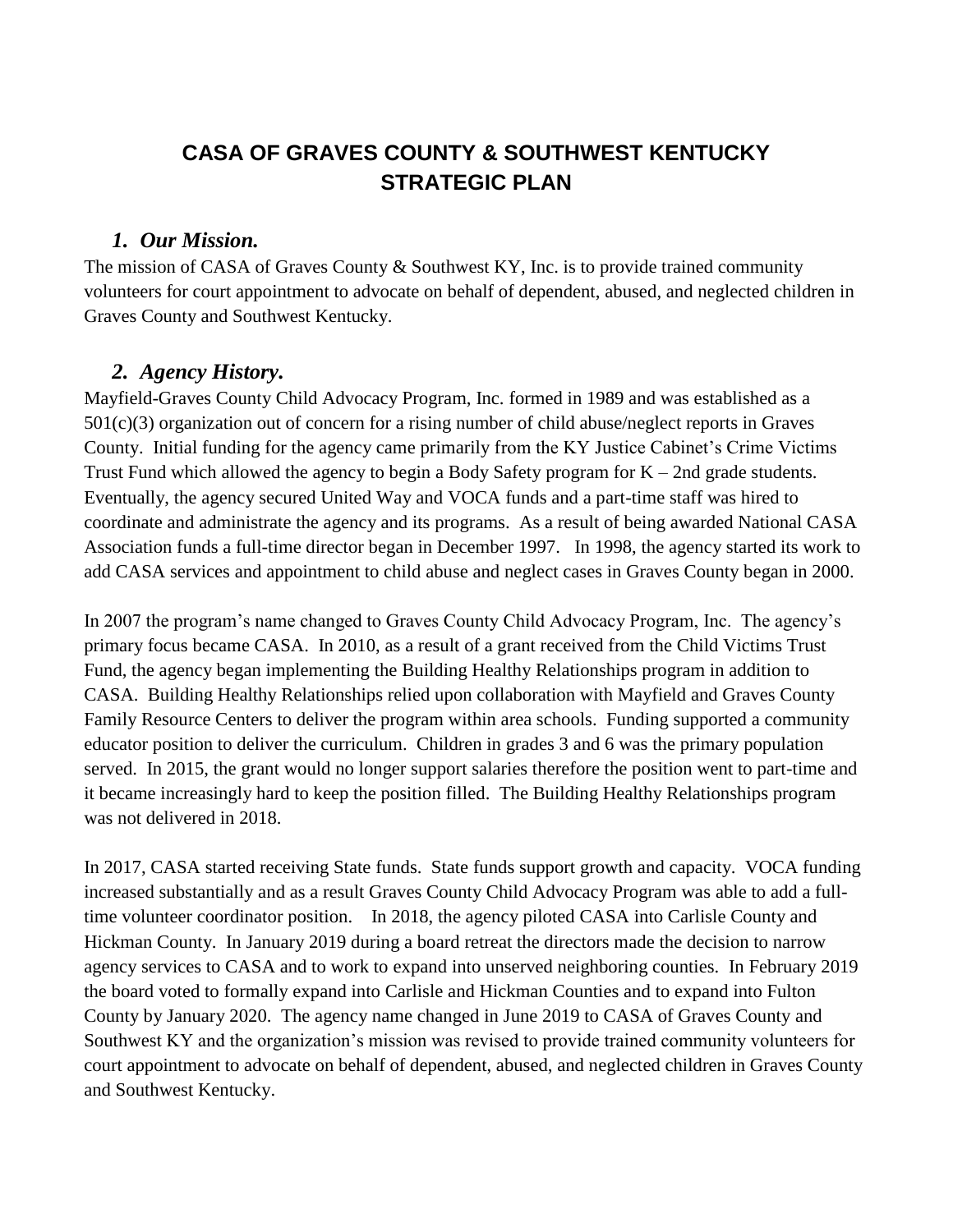#### *3. Strategic Context.*

Since 2017 the agency has been dedicated to staff and volunteer retention along with growth and expansion of our CASA services. For years our agency provided both prevention education and CASA (Court Appointed Special Advocates) for abused and neglected children. In January 2019, the Board of Directors engaged in a vision planning retreat and as a result it was decided that we would hone our focus to CASA and expand services into neighboring counties. Our business name changed to CASA of Graves County & Southwest KY, Inc. and our mission statement was revised now reading: The mission of CASA of Graves County & Southwest KY is to provide trained community volunteers for court appointment to advocate on behalf of dependent, abused, and neglected children in Graves County and Southwest Kentucky.

CASA of Graves County & Southwest KY now provides court advocacy for children of Carlisle, Fulton, Graves, and Hickman Counties. The number of program volunteers has increased by 200% since 2016. The average volunteer serves on one case at a time and most all cases for which our CASA program is appointed are assigned to a volunteer within one month. Our CASA program provides best interest court advocacy for an average of 105 children a year.

We aspire for every child to have the opportunity to grow up in a safe environment. Our goal is to have a waiting list of volunteers available to advocate for the best interests of abused/neglected and dependent children rather than a list of children waiting for a CASA advocate.

#### *a. External Landscape.*

The following factors shape the external landscape of child abuse and neglect cases and form the core issues to be addressed by CASA of Graves County & Southwest KY throughout this strategic plan:

- i. 238 children (20 Carlisle, 35 Fulton, 161 Graves, and 22 Hickman) were involved in court cases of abuse, neglect, and dependency in 2020
- ii. In 2020, while COVID-19 stay-at-home orders were in place children were not going to school and a critical safety net was lost. This meant that teachers, school counselors, and coaches were not able to witness the signs of abuse and neglect and report to the proper authorities. In turn, it is assumed that abuse/neglect and dependency were underreported in 2020.
- iii. Volunteers advocated for a total of 106 children in 2020 and 52 of those children were new based on judge's request of CASA.
- iv. 34 trained CASA volunteers actively serving on cases in 2020.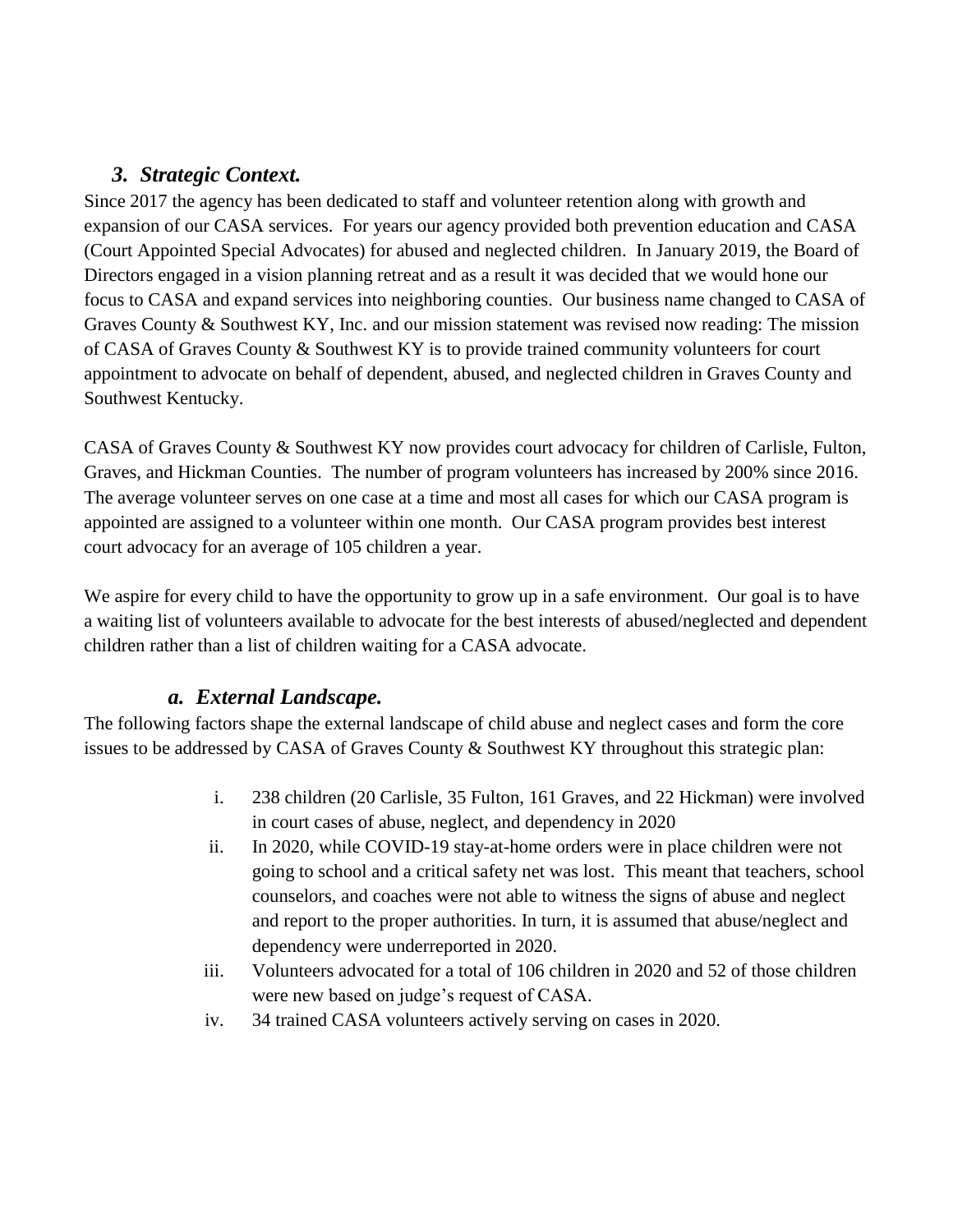#### *b. Our Call To Action.*

The CASA of Graves County & Southwest KY Board of Directors and organizational leaders identified the following critical community conditions that compel change:

- i. In 2020, 1,275 CASA volunteers served 3,574 abused and neglected children in Kentucky.
- ii. More than 13,400 children in Kentucky still need a CASA volunteer by their side. \*Based on number of new petitions for dependency, abuse, and neglect filed in 2020.
- iii. Data shows that CASA programs save lives
	- 1. A child with a CASA volunteer is more likely to find a safe, permanent home
	- 2. A child with a CASA volunteer is half as likely to re-enter the foster care system
	- 3. A child with a CASA volunteer performs better in school

## *4. Executive Summary.*

This strategic plan sets CASA of Graves County & Southwest KY on a trajectory for deepening our impact and improving every aspect of our organization. The plan includes three high-impact goals, along with strategies, action steps, and metrics. In summary, our strategy roadmap is as follows:

- Sustainability:
	- Enhance organizational sustainability.
- Volunteer Recruitment and Retention:
	- Increase volunteer recruitment and retention with a vision of a volunteer for every child in need.
- Organizational Infrastructure:
	- Ensure that as organization grows, adequate space exists to fulfill mission and meet volunteer and training needs.

# *5. Methodology.*

CASA of Graves County & Southwest Kentucky used the following methodology in developing this strategic plan:

- One-on-one interviews with organization and Board leaders
- Survey of all volunteers
- Board strategy retreat
- Planning sessions

#### *6. Timeframe.*

The Board of Directors and organization leaders execute this strategic plan to be completed over a 3 year period from 2021 - 2024.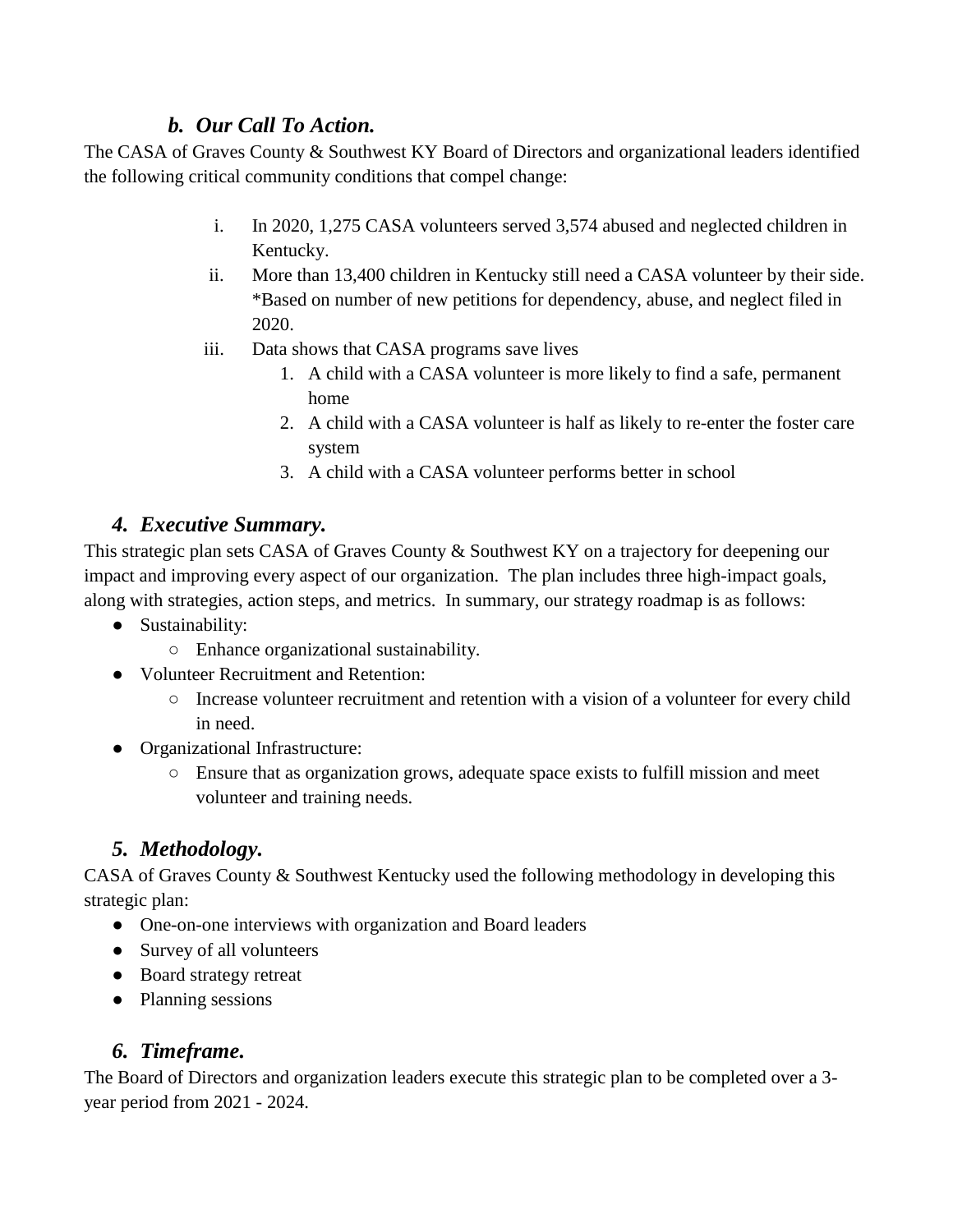## *7. Goals and Strategies.*

## **Goal 1: Enhance organizational sustainability.**

● **Strategy 1: Ensure staff capacity for current programs and future growth.** 

| <b>ACTION STEPS</b>                                              | <b>LEADER</b>                          | <b>TIMING TO</b><br><b>ACHIEVE</b> | <b>METRIC</b>                                                 |
|------------------------------------------------------------------|----------------------------------------|------------------------------------|---------------------------------------------------------------|
| Evaluate the current<br>staff capacity                           | <b>Executive Director</b><br>and Board | Year 1                             | Report created and<br>presented to Board                      |
| Determine criteria<br>under which to add<br>staff position       | <b>Executive Director</b><br>and Board | Year 1                             | Criteria scorecard<br>developed                               |
| Act on findings of<br>staff evaluation and<br>criteria scorecard | <b>Executive Director</b><br>and Board | Year 2                             | <b>Staffing measures</b><br>enacted to meet<br>capacity needs |

## ● **Strategy 2: Enhance fundraising programs and engagement.**

| <b>ACTION STEPS</b>                                                                                                                | <i>LEADER</i>                                             | <b>TIMING TO</b><br><b>ACHIEVE</b> | <i><b>METRIC</b></i>                                                                 |
|------------------------------------------------------------------------------------------------------------------------------------|-----------------------------------------------------------|------------------------------------|--------------------------------------------------------------------------------------|
| Develop consistent<br>organizational<br>messaging around<br>mission, vision,<br>programs, and impact                               | <b>Executive Director</b><br>and Volunteer<br>Coordinator | Year 1                             | Messaging materials<br>prepared and<br>integrated with Board<br>and staff            |
| Evaluate fundraising<br>infrastructure to<br>ensure that donating<br>to organization is<br>user-friendly and<br>accessible for all | <b>Executive Director</b><br>Treasurer                    | Year 1                             | Review of<br>infrastructure<br>completed and any<br>necessary changes<br>implemented |
| Establish a recurring<br>gift program                                                                                              | <b>Executive Director</b><br>and Board                    | Year 2                             | Minimum of 5<br>recurring donors<br>within 2 years                                   |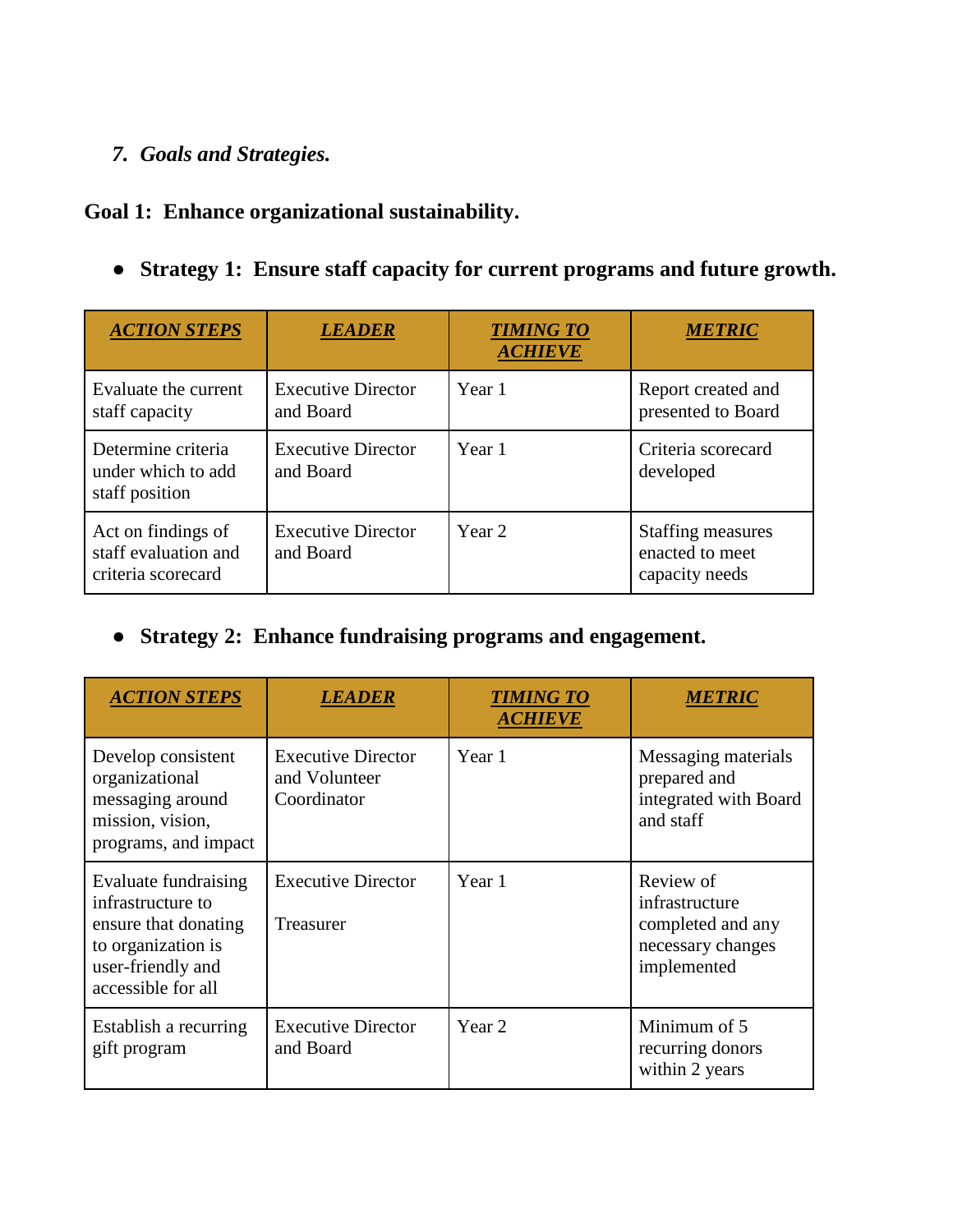| <b>Expand</b> individual<br>donor base by 10 new   and Board | <b>Executive Director</b> | Year 3 | 40 total donors within<br>3 years |
|--------------------------------------------------------------|---------------------------|--------|-----------------------------------|
| donors per year                                              |                           |        |                                   |

● **Strategy 3: Enhance commitment to diversity, equity, and inclusion (DEI)**

| <b>ACTION STEPS</b>                                                           | <b>LEADER</b>                          | <b>TIMING TO</b><br><b>ACHIEVE</b> | <b>METRIC</b>                                                                                                                                                                |
|-------------------------------------------------------------------------------|----------------------------------------|------------------------------------|------------------------------------------------------------------------------------------------------------------------------------------------------------------------------|
| Create DEI plan to<br>guide recruitment of<br>Board members and<br>volunteers | <b>Executive Director</b><br>and Board | Year 1                             | Plan created, Board<br>ratified, monitored<br>annually<br>Board and volunteers<br>more closely reflect<br>the diversity and need<br>(defined broadly) of<br>community served |
| Host DEI specific<br>training for Board and<br>volunteers                     | <b>Executive Director</b>              | Year 2                             | Training developed<br>and hosted<br>Feedback received                                                                                                                        |

**Goal 2: Increase volunteer recruitment and retention with a vision of a volunteer for every child in need.**

● **Strategy 1: Strategically expand volunteer recruitment to align with need and demand.**

| <b>ACTION STEPS</b>                                                                                                                     | <b>LEADER</b>            | <b>TIMING</b> | <b>METRIC</b>                                                                                                               |
|-----------------------------------------------------------------------------------------------------------------------------------------|--------------------------|---------------|-----------------------------------------------------------------------------------------------------------------------------|
| Enhance<br>organizational<br>awareness and<br>visibility through<br>community and<br>church presentations<br>and event<br>participation | Volunteer<br>Coordinator | Year 1        | Participate in<br>minimum one<br>community/church<br>event quarterly with<br>focus on Graves<br>County and track<br>results |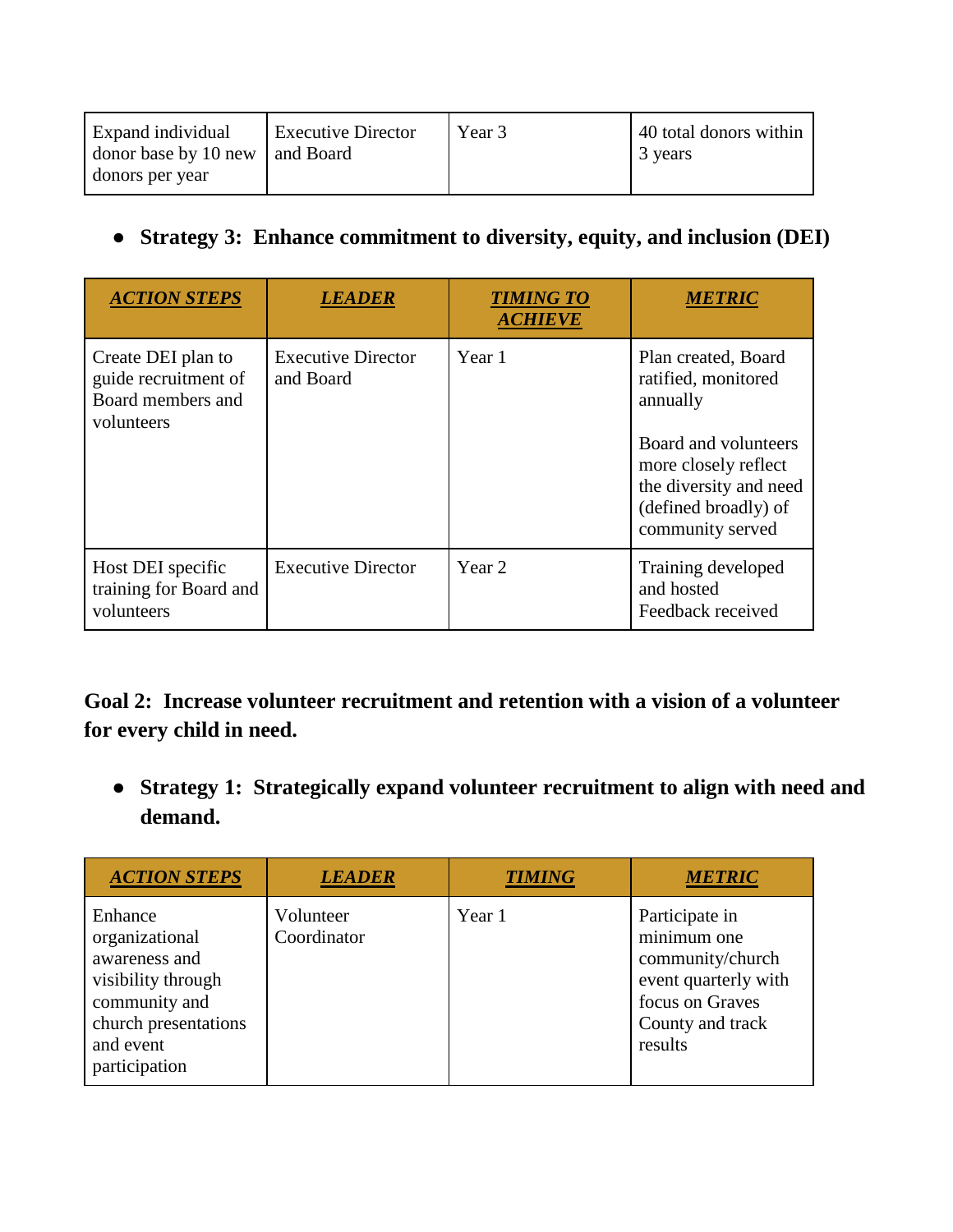| Strategically focus<br>volunteer recruitment   Coordinator<br>efforts on Graves and<br><b>Fulton Counties</b><br>based on data and<br>need | Volunteer | Year 2 | Graves County = $40$<br>volunteers<br>Fulton County = $8$<br>volunteers |
|--------------------------------------------------------------------------------------------------------------------------------------------|-----------|--------|-------------------------------------------------------------------------|
|--------------------------------------------------------------------------------------------------------------------------------------------|-----------|--------|-------------------------------------------------------------------------|

● **Strategy 2: Increase volunteer retention through focus on building lasting relationships.**

| <b>ACTION STEPS</b>                                                                                      | <b>LEADER</b>                         | <b>TIMING TO</b><br><b>ACHIEVE</b> | <b>METRIC</b>                                       |
|----------------------------------------------------------------------------------------------------------|---------------------------------------|------------------------------------|-----------------------------------------------------|
| Develop and<br>implement volunteer<br>recognition program<br>to link Board<br>members with<br>volunteers | Volunteer<br>Coordinator and<br>Board | Year 2                             | Retain 75% of CASA<br>volunteers on annual<br>basis |

● **Strategy 3: Ensure Board continues to reflect highest standards of governance and effectiveness**

| <b>ACTION STEPS</b>                                                                  | <b>LEADER</b> | <b>TIMING TO</b><br><b>ACHIEVE</b> | <b>METRIC</b>                                          |
|--------------------------------------------------------------------------------------|---------------|------------------------------------|--------------------------------------------------------|
| <b>Establish clear Board</b><br>expectations,<br>recruiting, and<br>orientation plan | Board         | Year 1                             | Plan created and<br>approved by Board                  |
| Recruit a minimum of<br>1 Board member from<br>each river county                     | Board         | Year 2                             | Minimum of 1 Board<br>member from each<br>river county |
| Develop Board<br>succession plan                                                     | Board         | Year <sub>3</sub>                  | Plan created and<br>approved by Board                  |